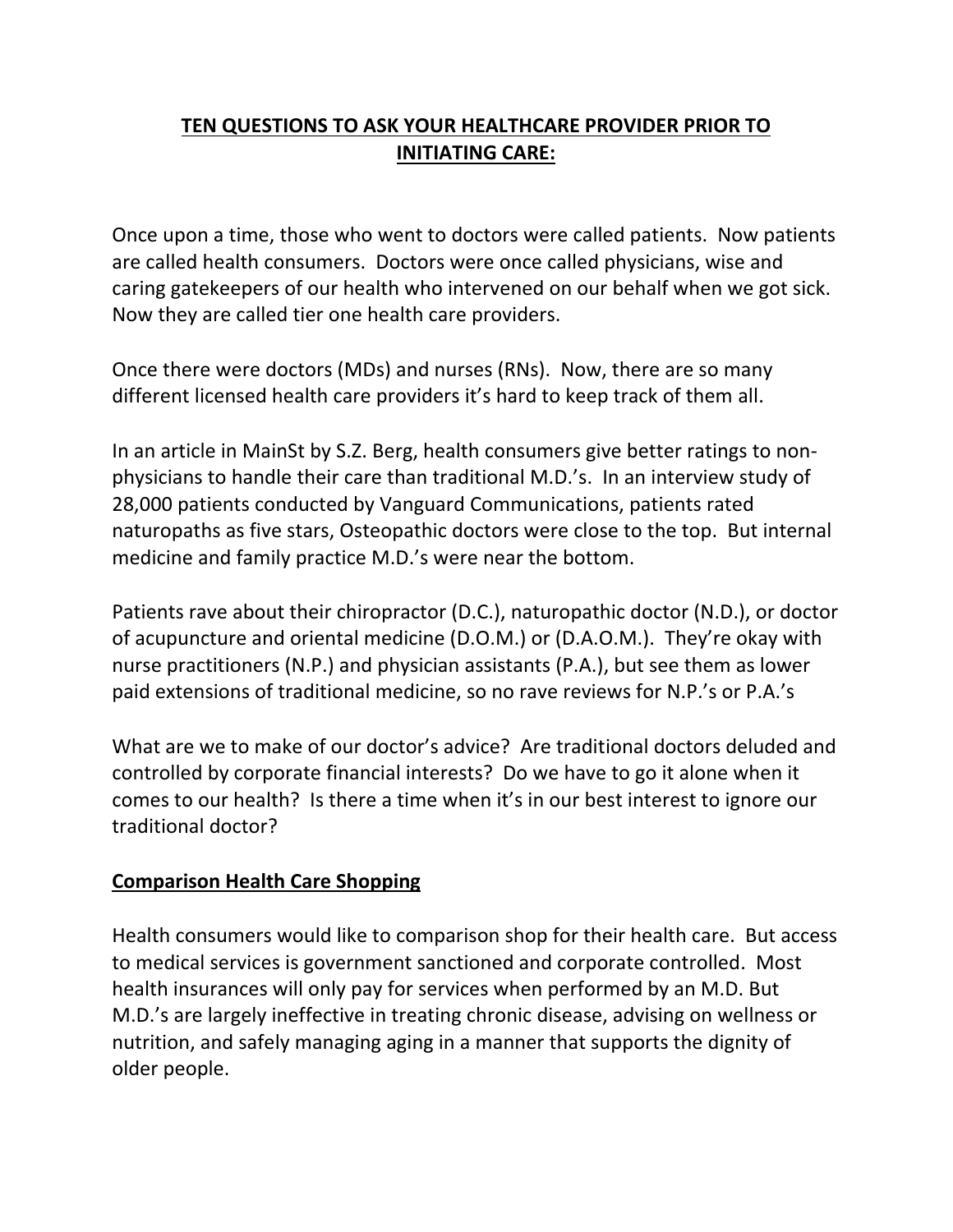Health care for chronic disease is expensive. M.D.'s have never been part of a solution for reducing the cost of care, but patients with chronic disease are shouldering more of their health care costs while paying higher insurance premiums.

Everyone wants safe and effective therapies at a fair price. No doubt about it, out-of-pocket expenses for those with chronic conditions can be high. Patients will pay if they can, but want more transparency. They want to know what medical services costs. For example, a female patient with suspicious breast cysts by mammography wants to know if her health insurance won't cover a breast MRI how much will it costs if her N.D. orders it.

There is an ever expanding paradigm shift throughout the United States of America with health care utilization. There is much more spent with monetary expenditures on non-pharmaceutical preparations vs. prescription medication for the treatment of the health challenged. When 90% of disease conditions are chronic in nature vs. 10% which are acute, most, of not all, prescription preparations are of little to **NO** value in addressing the elimination of the causes of disease.

America is ranked  $37<sup>th</sup>$  in the world as far as overall health concerns, yet we spend more money than the total world's expenditures in health care. Something just isn't right with that scenario??

American patients with chronic disease want better value for their health care.

If they can't get what they need in the U.S., they go elsewhere. Medical tourism is big. For example, off shore cosmetic surgery clinics in the Caribbean and hightech stem cell therapies in Tijuana are easy to find on the Internet.

You can order genetic drugs online from Canadian pharmacies that broker direct shipping from pharmaceutical manufacturers in India at a fraction of the cost in the U.S.

But, many other obstacles besides price stand in the way of health consumers, with the biggest one being their doctor. Patients need to know when to ignore their doctor's advice and seek help elsewhere.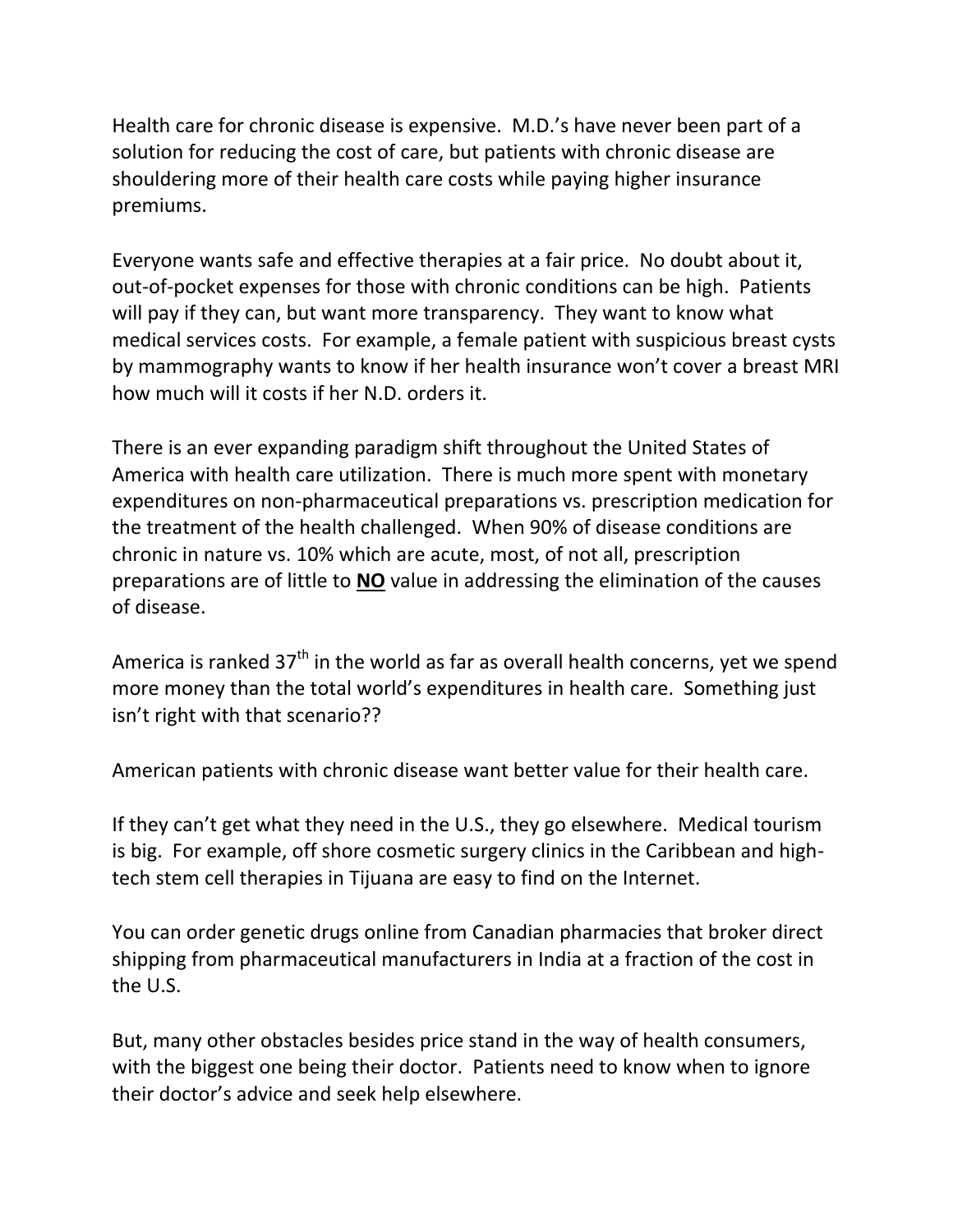### **10 Reasons To Ignore Your Doctor and Seek Another Health Care Provider: Immediately!**

- 1. When you're told there is nothing more to be done for your condition.
- 2. If you have a chronic condition and your doctor spends less than 15 minutes with you on your first visit.
- 3. When therapeutic inertia sets is.
- 4. If your doctor orders specialty lab tests without a clear therapeutic goal or diagnostic expectation with detailed explanation of findings.
- 5. If goals and expectations are not explained clearly.
- 6. If your doctor resorts to prescription drugs as the sole option (Red Flag!)
- 7. When your doctor won't explain the risks and benefits of a prescribed drug.
- 8. If you're on more than five different prescription medications and your doctor is not managing them or reviewing them regularly.
- 9. If your doctors want you to be on a prescription drug for the rest of your life.
- 10. If your doctor prescribes drugs even for healthy patients.

# **The Perils of Therapeutic Inertia**

Chronic diseases count for 7 out of every 10 deaths in the United States. It gets worse as people get older. Ninety percent of those over 65 have one or more chronic conditions. By 2020, it's expected that nearly half of all Americans will have chronic disease.

But even though we see a landslide of chronic disease heading our way, American medicine remains unprepared. Medical doctors have limited – if any— NUTRITIONAL training in medical school. They are unprepared to diagnose or manage chronic diseases like fibromyalgia, fatigue syndromes, celiac disease, or multiple allergy syndrome and food sensitivities. They know little about the micro biome (Probiotics) and its relationship to health and disease.

It gets highly complicated. It takes too much time to sort through a complex case. In chronic disease, more than one body system may be involved. For example, an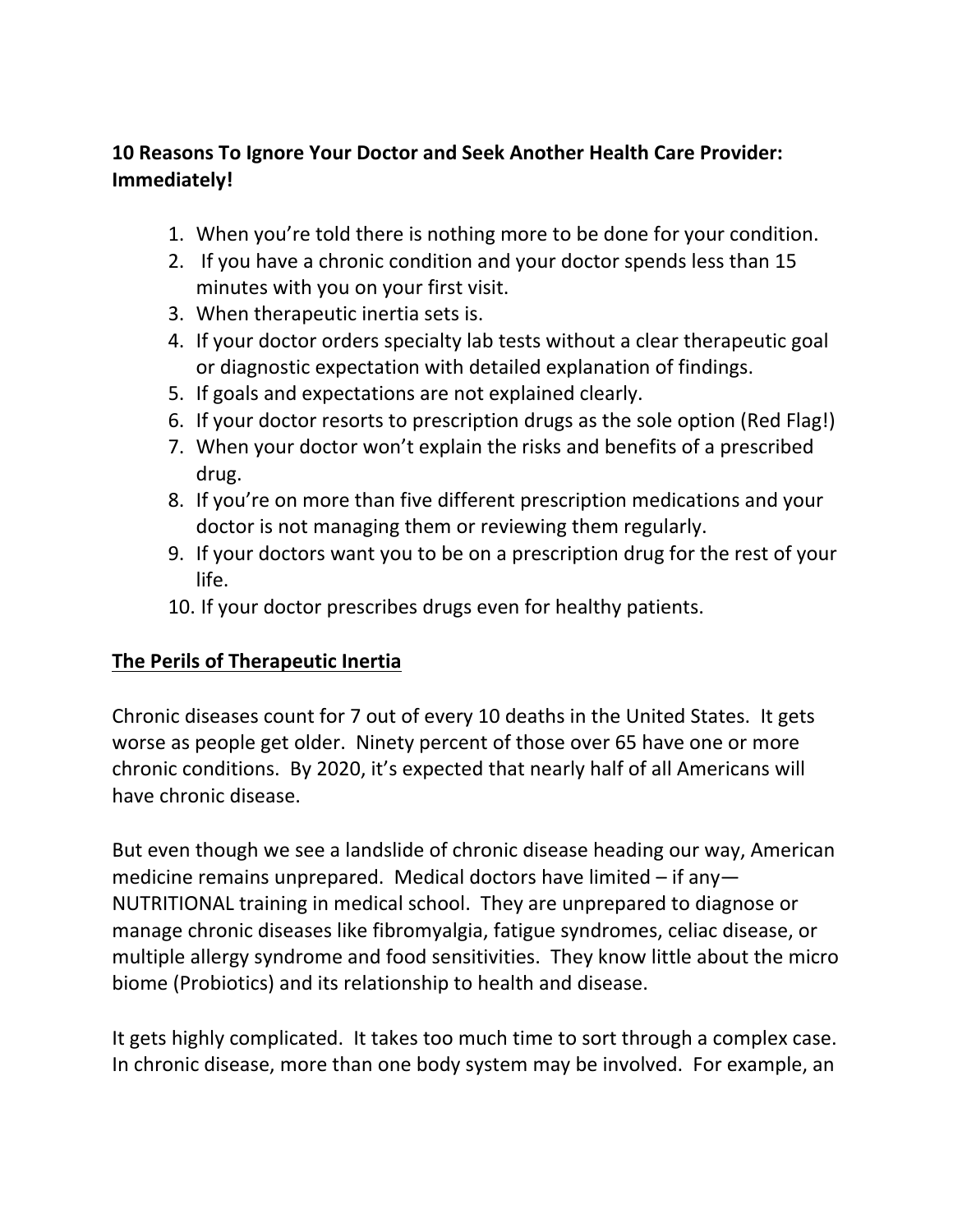obese patient may also have fatty liver disease and a cardiovascular condition with high triglycerides and elevated LDL and pre-diabetes.

Therapeutic inertia is when a provider fails to modify a therapy when the original treatment goals remain unmet. For example: failure to change therapy in hypertensive patients with blood pressure greater than 140/90 has been reported in as many as 86.9% of visits. Or, if an overweight patient doesn't lose enough weight, fails to make dietary changes, so triglyceride levels come down, or even go higher.

A more benign example of therapeutic inertia is when you make progress early in your therapy but don't actually get better, but your doctor continues to prescribe the same drugs. Unfortunately, this kind of inertia is common among integrative and holistic doctors.

# **You're Looking For A Good Doctor, I'm Looking for a Good Patient**

My mentor, Dr. Bernard Jensen, hung this sign over the front door to his office. Good patients are not just passively cooperative, but positive and proactive. They partner with their doctor in achieving results.

Whether you're taking drugs or supplements, your doctor needs to re-evaluate regularly (once every 30-60 days), provide clear goals, give you an idea of when you might see changes for the better, and what back up plans, referrals, and other therapeutic options are available.

Accessing good health care and preventive medicine can be complicated. Ditching your doctor doesn't mean you should go it alone. But, not all naturopathics, chiropractors, or acupuncturists are trained well enough to manage challenging chronic disease. It usually takes a team of different kinds of doctors to effectively diagnose, treat, and manage complex chronic conditions. You must go to a Licensed Health Care Provider trained and seasoned in Integrative/Functional medicine who is Board Certified.

### **The Distraction Of Too Many Healthy Therapies**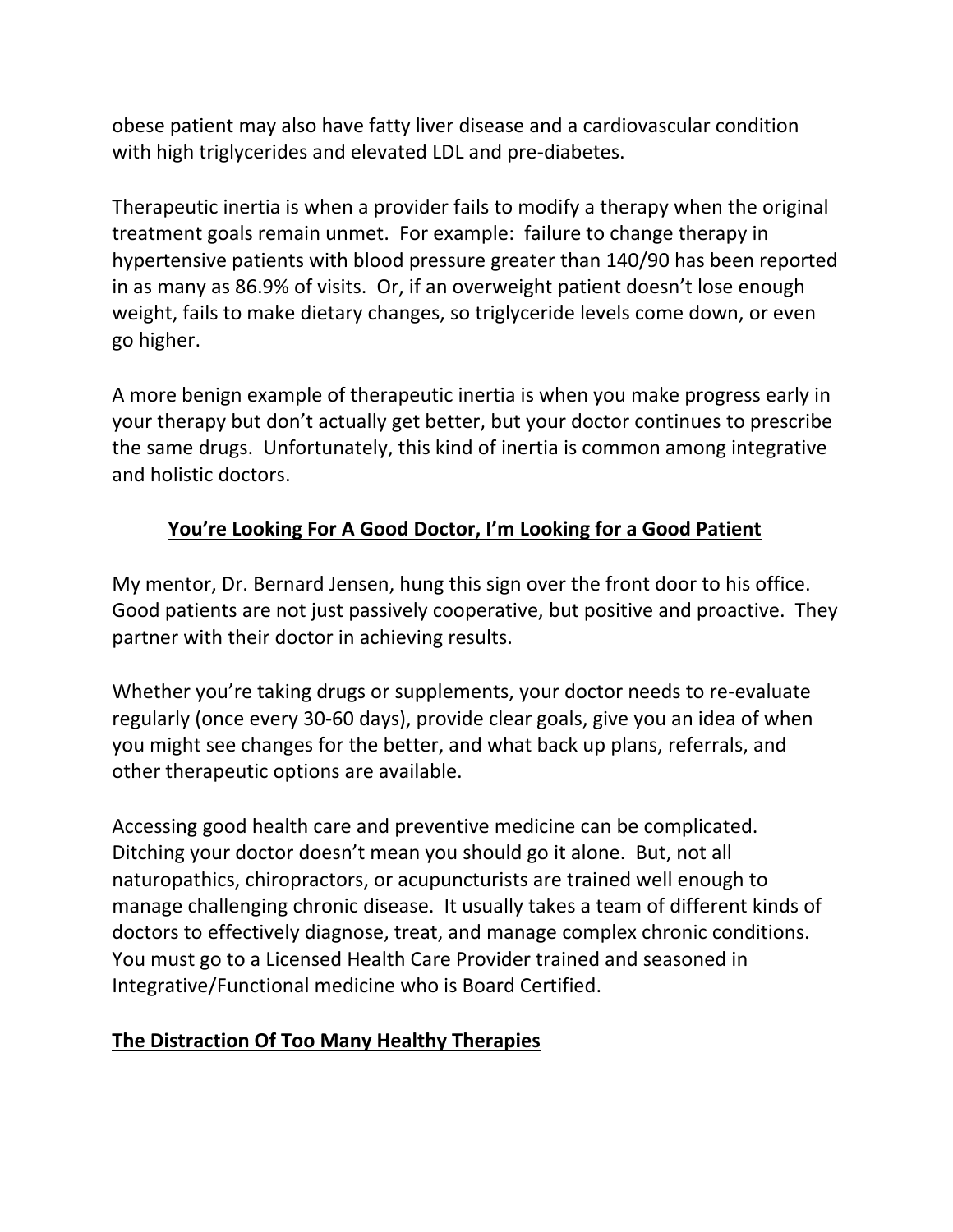Models of health and disease differ. Traditional medicine has a long history of studying pathology, the science of the cause of disease, in sick people; it's very focused.

Naturopathic and Chiropractic medicine takes a broader, holistic approach. Oriental medicine is also holistic, emphasizing balanced relationships of the flow of energy in the body between organ systems. Integrative medicine utilizes the best of Eastern and Western models, holistic and scientific medicine. The emphasis of these practices is on wellness and supporting the body's self-healing capacity. However, they can be generalized that they miss the mark.

When you want a mind-body approach, ask is your doctor trying to cover too many areas? Are you doing more and more yoga, meditation, psychotherapy, and mindfulness, but getting nowhere? Are you taking too many supplements? By doing too much or too little, you risk not focusing on your specific health condition.

### **The Prescription Drug Dilemma**

Modern medicine can save lives in an emergency situation (10% of the time). It can also harm you with chronic health challenges (90% of the time). The policies of pharmaceutical companies are complicated. Many helpful drugs never make it to market. Some bestselling drugs like statins, thyroid and psychological (mood altering drugs) may work in the clinical trials, but once they're in use for several years new risks appear.

The NNT publishes quick summaries of commonly used drugs and therapies, which are, in many cases, reveal significant harm and little benefit of commonly prescribed drugs. In the case of statins, people with high cholesterol but without known heart disease, got no lifesaving benefits. In fact, 1 in 50 developed diabetes, and 1 in 10 had serious muscle damage.

Should you trust your insurance companies' drug formulary? A formulary is a list of approved drugs matched to specific ailments. We used to be able to trust our doctor to prescribe the safest and most effective pill. Not anymore. Doctors are often limited to drug company recommendations and health insurance formularies, which may have little benefit to you.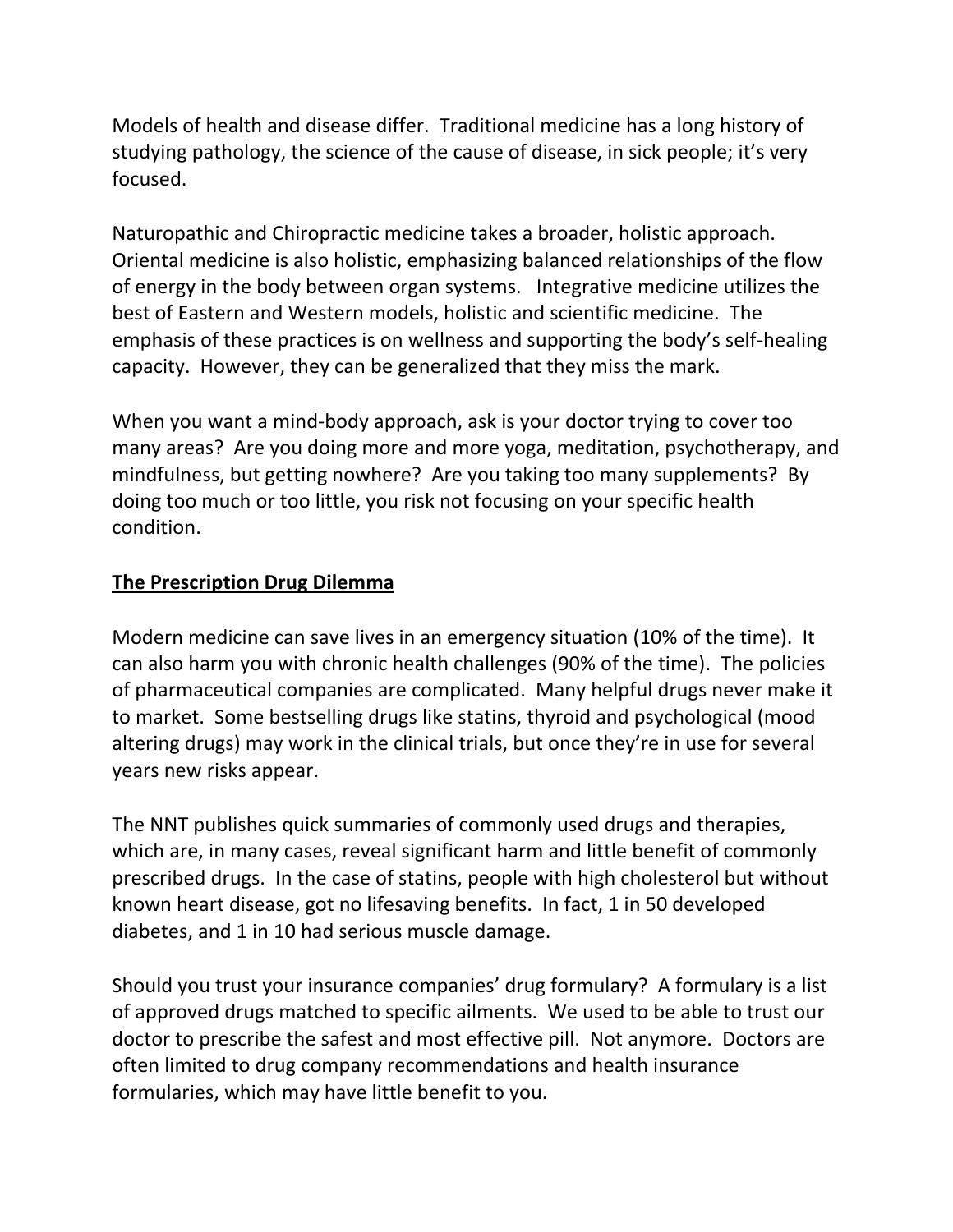### **Five Reasons To Not Trust Prescription Drugs:**

- 1. When your doctor doesn't know the interactions with other drugs or supplements.
- 2. When newer research has found the drug to be dangerous or ineffective.
- 3. If you're healthy and a drug is recommended to promote even better health.
- 4. When the drug company that makes the pill promotes only biased scientific evidence.
- 5. If you have a history of allergic reactions or have experienced adverse effects from taking drugs.

#### **Health Care That Fits**

Health care should have clear objectives that advance patient goals. This is understandable and achievable for a broken wrist or a severe bacterial infection. A broken bone needs to be reset and immobilized, or surgically repaired. A Lifethreatening infection requires antibiotics. With help, the body heals itself. But what happens when the patient has a reaction? What about those with chronic disease who have complicating factors?

Effective medical care programs should be designed and carried out in a manner that respects the capacity of the doctor and the ability of the patients to comply with therapy.

Cost of therapy must be in line with what the patient can pay and what their insurance will cover. If it's too expensive, the patient won't continue with treatment.

In evaluating and treating chronic disease, the workload for doctors goes up. Chronic disease care is a burden for doctors. But, that's no excuse for shoddy medicine. What's required is a new relationship between doctors and patients, which I call the physician-patient partnership.